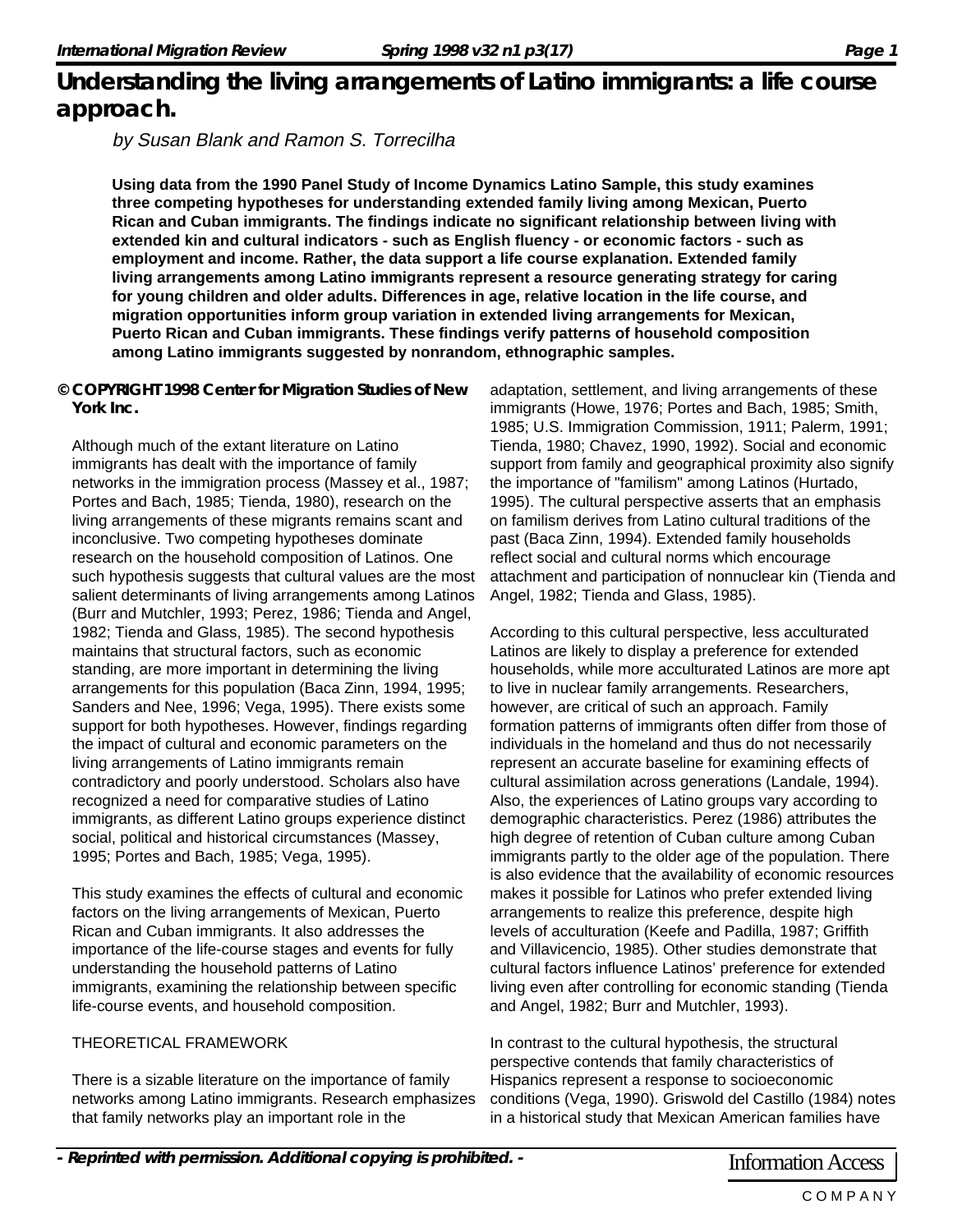always been flexible and adaptive to the structural constraints imposed upon them in the United States. The relatively large size of Latino households is, at best, a resource generating strategy aimed at correcting differential access to economic resources - which disadvantaged minority groups, Latino or otherwise, tend to experience (Stapples and Mirande, 1981; Bean and Tienda, 1987; Bianchi, 1980; Ross and Sawhill, 1975). An increasingly bifurcated labor market, racial discrimination, legal status, and low levels of education and English fluency make it difficult for Latino immigrants to find high paying jobs in the primary labor sector (Portes and Bach, 1985; Massey, 1995). Sharing housing with extended kin reduces living costs and promotes accumulation of capital for entrepreneurial business (Chavez, 1992; Sanders and Nee, 1996). Having other adults in the household can provide a source of labor for a family enterprise (Sanders and Nee, 1996). Extension can also provide a temporary solution to economic hardship and unemployment immediately following divorce (Tienda and Glass, 1985).

Based on the structural perspective, a relationship should exist between economic resources and household arrangements. Immigrants with greater resources - such as employment and personal or spousal income - should be less likely to reside with extended family because they can afford independent housing. However, differences in education levels, employment participation, the rate of single parenting, and legal status among Mexican, Puerto Rican and Cuban immigrants suggest that the effect of economic resources on living arrangements may vary by group.

A third explanation suggests that the living arrangements of Latino immigrants parallel life-course stages and events, which reflect shifting levels of dependence, economic need and desire for privacy within the household (Massey et al., 1987). Young, single, adult immigrants should be as likely to live with other adults or families as they are not apt to have developed the work experience necessary for economic independence and have yet to enter into the stages of the life course where privacy is most desired. In fact, Chavez (1992) noted that some young, single migrants share housing precisely so that they can save enough money to marry. After marriage, however, privacy is more important and economic independence more likely, making independent family living more desirable and feasible. Villar (1990) noted that once married or reunited with a spouse, Mexican immigrants prefer the "freedom" and "privacy" of an independent home, even if they incur new costs that make saving more difficult.

After the birth of children, family needs change. Younger immigrants with newly formed families are at the most

vulnerable stage of the life course when child costs are highest and childcare needs are greatest (Browning and Rodriguez, 1985; Hondagneu-Sotelo, 1994). Young children under the age of six place considerable constraints on parents', especially mothers', time (Tienda and Glass, 1985). If both parents, or single mothers, are to enter - or remain in - the paid workforce, alternative childcare providers are needed. Low cost childcare is especially crucial for unmarried mothers, as they are more likely to be in the paid labor force than married mothers (Ortiz, 1995). Several studies have shown that in Latino extended households, elderly family members care for young children (Boswell and Curtis, 1984; Carrasquillo, 1994; Hurtado, 1995; Perez, 1986; Tienda and Glass, 1985). Puerto Rican women sometimes bring their mothers to the United States to provide the childcare and housekeeping services that enable them to participate in the paid labor market (Boswell and Curtis, 1984; Figueroa and Melendez, 1993; Toro-Morn, 1995). Mexican single mothers sometimes arrange for young relatives from Mexico, such as sisters or nieces, to live in their homes and share childcare responsibilities (Chavez, 1992). Such arrangements also insure undocumented single mothers that someone will be able to care for their children if they are apprehended at work (Chavez, 1992). Extended family household strategies should be more common among Mexican single mothers, rather than Puerto Rican or Cuban single morns, because for some, their legal status may not permit them to rely on public assistance, and therefore entering the workforce is more of a necessity.

At the later stages of the life course, elderly family members require special assistance and support. Adult children often manage such circumstances by moving the elderly family member to an institutional-care setting or by providing care in their own homes. However, elderly Latinos are half as likely to be residents of group quarters and over twice as likely to reside in the homes of extended family when compared to the total U.S. population (Perez, 1986). Among Latinos, Cuban elderly are the most likely to live in extended households and the least likely to receive institutional care (Perez, 1986).

Due to the varying sociodemographic make-up of the Mexican, Puerto Rican and Cuban immigrant populations, the influence of life-course stages on living arrangements should vary for each group. The relative youth of the Mexican immigrant population means that early life-course stages, such as parenting young children, should be important for understanding extended household arrangements for this population (Bean and Tienda, 1987). For Puerto Ricans, a high rate of single parent households may make residing with extended kin preferable when children are young, especially for single mothers (Landale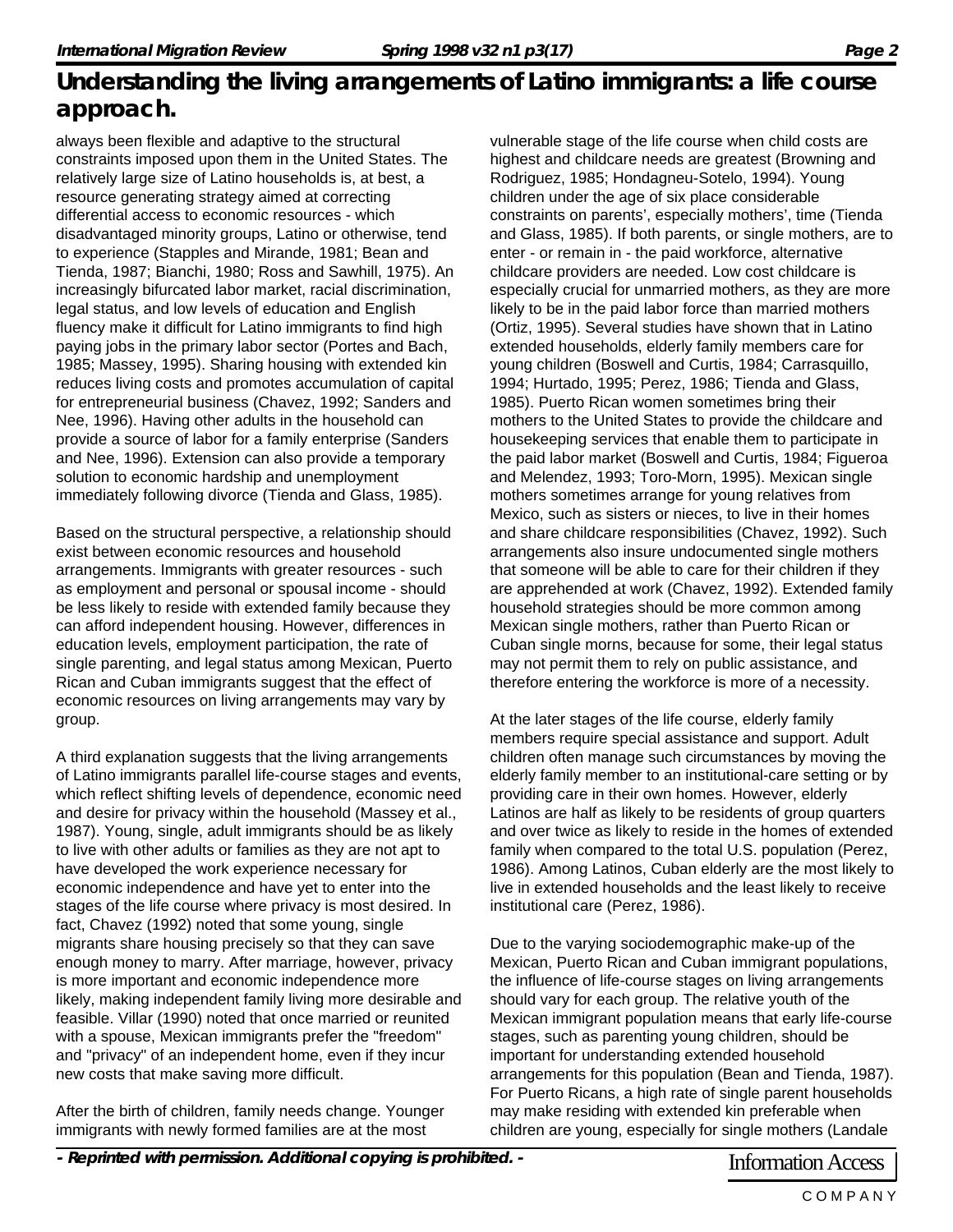and Hauan, 1992; Pelto, Roman and Liriano, 1982). Likewise for Puerto Ricans, the relative ease of bringing older relatives to the United States for assisting with childcare should make extended family living a common aspect of the later segment of the life course (Toro-Morn, 1995). Finally, the older age and large number of female, widowed elderly among the Cuban immigrant population suggest that the later stages of the life course will be important for understanding extended family patterns for this group (Perez, 1986).

The present study addresses three differing explanations for the living arrangements of Latino immigrants. The cultural perspective suggests that residing with extended family reflects traditional family patterns brought from the home country. As familiarity with the dominant U.S. culture increases, extended family living should be less common. On the other hand, the economic resource hypothesis proposes that individuals with the fewest economic resources will be the most likely to live in extended arrangements. Finally, the life-course explanation suggests that living arrangements reflect the varying constraints and needs of life-course events and stages. Because of varying historical circumstances, social demographic characteristics, and legal statuses of Mexican, Puerto Rican and Cuban immigration, we expect differences in the way in which culture, economics, and the life course intersect with living arrangements. We argue that the emphasis on culture, as a determinant of living arrangements, is misleading insofar as it prevents us from understanding how different immigration patterns and life-course events shape the structure of Latino households.

### RESEARCH DESIGN

To analyze the impact of cultural factors, economic indicators, and life-course events on Latino immigrants, we employ data from the 1990 Panel Study of Income Dynamics-Latino National Political Survey (PSID/LNPS). The sample contains a nationally representative selection of 2,043 Latino households followed successfully from the 1989 Latino National Political Survey (LNPS) sample. LNPS researchers selected households by using multistage, area probability sampling procedure based on the 1980 census data. Researchers initially screened 12,187 households, and from these, they determined 3,419 eligible for study inclusion - at least one adult living in the household was Latino.(2) Within each household, researchers randomly selected from all eligible adults one member to be interviewed. Between July 1989 and March 1990, LNPS researchers conducted interviews with the randomly selected adult member of 2,817 Latino households. This created a response rate of 82 percent.

Then, in summer and fall of 1990, PSID investigators relocated the original LNPS respondents and interviewed the heads of their households. PSID researchers conducted 2,043 interviews for a follow-up response rate of 73 percent. The variables in the present analysis are from data collected during the 1990 PSID follow-up interview.(3) In addition, we use data from the 1989/1990 LNPS interview to create our sample of Latinos born outside the U.S. mainland.

The unit of analysis for this study is the individual. Although the PSID/LNPS survey collected limited information on all household members, measurements for generation in the United States were compiled only for the original LNPS respondent and the PSID head of household. Using head of household as the unit of analysis, however, would have underrepresented women and young adults. Because international migration is a gendered process and is experienced differently by young and old migrants, it was essential to use as our unit of analysis the randomly selected LNPS individual (Hondagneu-Sotelo, 1994; Toro-Morn, 1995; Sluzki, 1979). Of the 1,283 respondents in our migrant sample, 42 percent are Mexican immigrants, 24 percent are originally from Puerto Rico, and 34 percent are Cuban natives. While we refer to Puerto Ricans in this study as "immigrants," we use the term as a descriptive, rather than legal, characteristic and recognize the importance of Puerto Ricans' status as U.S. citizens.

Table 1 describes the variables in the analysis. The dependent variable is a dichotomous indicator that equals 1 for individuals in extended households, 0 otherwise. For the purposes of this study, an extended household is defined as one that includes extended kin, such as siblings, in-laws, parents, and other relatives. Respondents living with unrelated persons are coded as 0 - the otherwise category. The number of these cases is small.(4)

The analysis uses English proficiency as a measure of acculturation. Language in general, and English proficiency specifically, are well established in the literature as good proxies for determining the level of cultural isolation experienced by immigrants in the host society and the extent of their own ethnic identification (Stevens, 1991; Alba, 1990; Burr and Mutchler, 1993). A dummy variable for English proficiency categorizes respondents based on how much English they speak. Latino immigrants who speak English as well as, or better than, Spanish are assumed to be more acculturated in the host society than are their counterparts.

The study uses three measures of economic resources.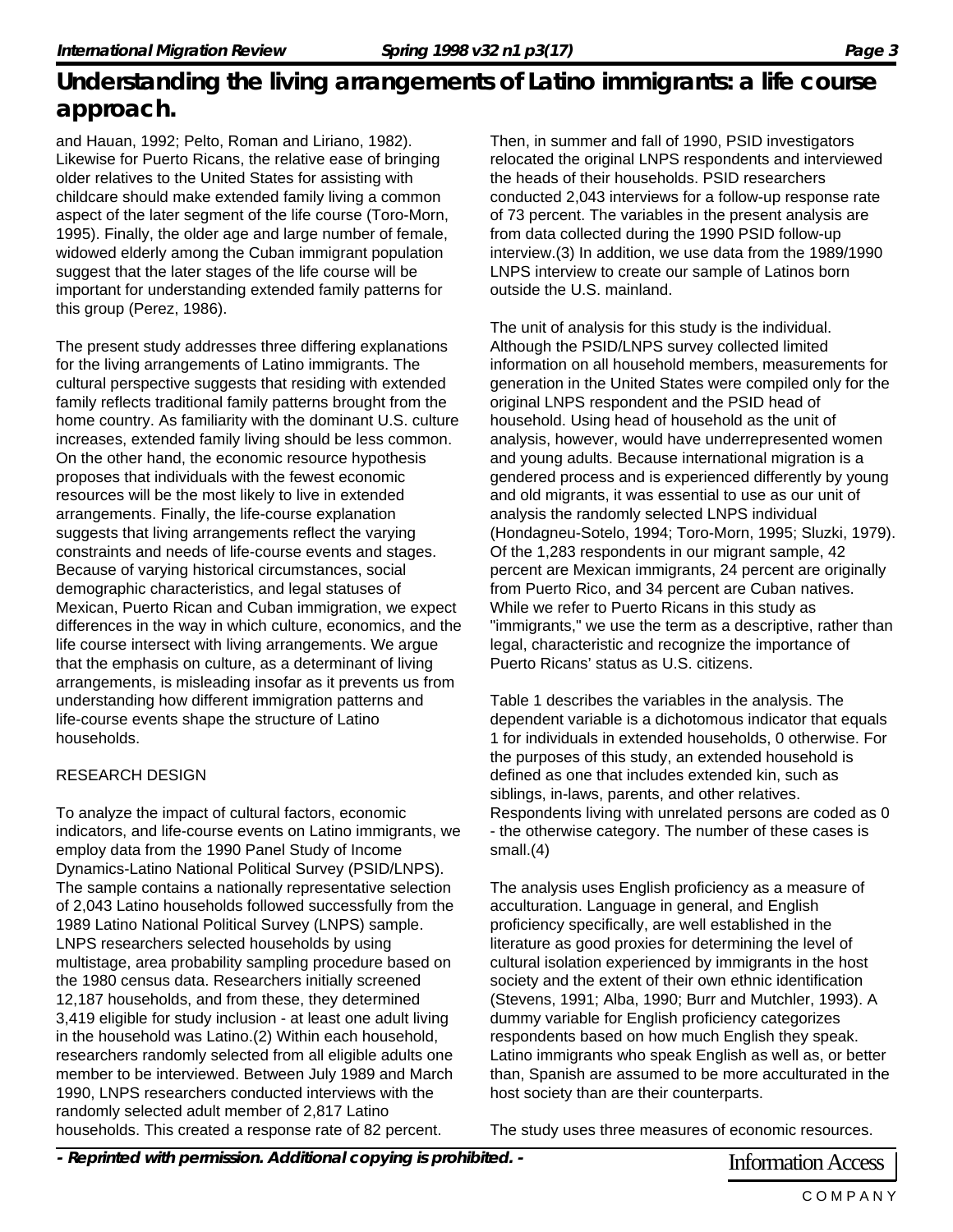We employ a measure of joint personal income to capture the impact of economic status on the living arrangements of Latino immigrants. For married or cohabiting immigrants, income represents the combination of one's personal income plus the personal income of one's partner. For single immigrants, income includes only one's own personal income. Using this combined measurement of income, rather than just individual income, should better capture the economic resources to which a respondent has access. The income variable itself is the sum of labor, asset, and transfer income earned in 1989 by the individual and the domestic partner, if applicable. The analysis also includes dummy variables to measure whether or not the immigrant is employed and whether or not the spouse or partner of the immigrant is employed.

### [TABULAR DATA FOR TABLE 1 OMITTED]

Immigration often disrupts the life course of immigrants (Blank, forthcoming). Compared to nonimmigrants, Latino immigrants typically marry at older ages, experience high rates of marital separation, and often endure fertility disruption (Paz, 1985; Massey et al., 1987; Melville, 1978; Portes and Bach, 1985; Tienda, 1980; Massey and Mullan, 1984). This disrupted progression of life-course events presents some formidable challenges to immigrants and impacts the structure of their household. To capture the importance of life-course events in the living arrangements of Latino immigrants, the analysis includes four life-cycle measurements identified in the literature as important to an international migrant's household structure (Massey et al., 1987): 1) a dummy variable measuring whether or not the individual is married; 2) a dummy variable indicating whether the respondent is a parent; 3) a dummy variable representing whether the family unit includes a child under the age of six; and 4) two dummy variables for age which allow us to measure the effects of being a young adult and the effects of being elderly. 5 Finally, we control for gender, which is known to impact the living arrangement options of immigrants (Hondagneu-Sotelo, 1994; Toro-Morn, 1995). We also control for years of schooling.

Because the dependent variable is dichotomous, we use logistic analysis. Two models are estimated for each of the three groups of Latino immigrants. The first model includes the additive terms for cultural, economic and life-course determinants, as well as the control variables.

The second model adds three interaction terms to test the multiplicative impact of single parenting and labor force participation on the likelihood of extended living arrangements among Latino immigrants. Residing with extended kin can allow single mothers, especially those with young children, to participate in the paid labor market (Tienda and Glass, 1985; Toro-Morn, 1995). The first interaction term includes not married and parent, which we call single parent. For all three immigrant groups, the majority (75% or higher) of single parents are female. Therefore, we do not add an additional multiplicative term for single parent and gender. The additional interaction terms include measurements for employed single parent (not married\*parent\*employed) and single parent with young child (not married\*parent\*young child in household).

### RESULTS

### Sample Characteristics

Table 2 reports summary characteristics of the sample population for the variables in the multivariate analysis. Briefly, the table shows that extended living arrangements are more common among our sample of Mexican and Cuban immigrants than our sample of Puerto Rican immigrants, 19 and 13 percent respectively. Results presented in Table 2 also show that extended living arrangements vary by gender. This variation reflects differences in both migration histories across Latino groups and migration patterns for men and women. Mexican immigrants, for example, are often young men who are either single or who migrate without their spouses and children.(6) For these [TABULAR DATA FOR TABLE 2 OMITTED] reasons, Mexican men are more likely to share a household with extended kin, and it is not until marriage or family reunification that an independent household becomes preferable (Villar 1990). The percentage of females in extended households is higher for Cubans (21%) than Puerto Ricans (15%) or Mexicans (14%). The older age of the Cuban population may point to the popularity of this arrangement among female immigrants from Cuba (Boswell and Curtis, 1984; Hurtado, 1995; Perez, 1986).

While Latino families have followed the general pattern of decline in husband-wife households, the number of couple-headed households among Latinos in 1990 exceeds that for other minorities (Frisbie and Bean, 1993). Table 2, however, demonstrates that there exists some variation in the percentage of Latino immigrants in our sample that reside with a spouse. Specifically, Mexicans have the highest percentage of husband-wife families (68%), followed by Cubans (59%) and Puerto Ricans (39%). The percentage of parents among respondents is high among all three immigrant groups.

#### [TABULAR DATA FOR TABLE 3 OMITTED]

The historical conditions and circumstances of migration vary for Mexicans, Puerto Ricans, and Cubans. Although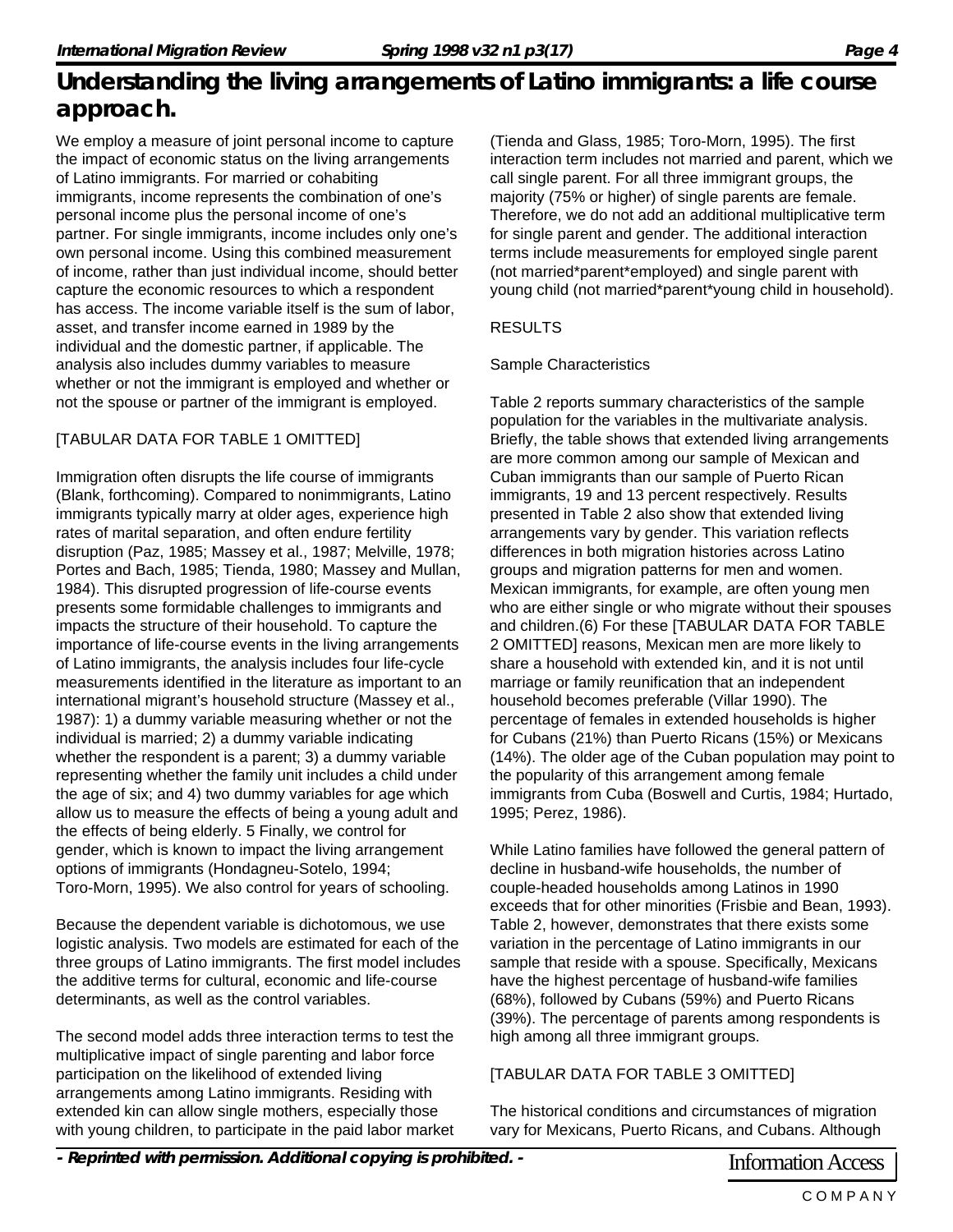large numbers of Mexicans migrated to the United States during the Mexican Revolution of 1910-1920 and through the bracero contract labor program of 1942-1964, the largest wave began in the 1970s with combined population growth and economic crisis in Mexico (Ehrlich, Bilderback and Ehrlich, 1979). Table 2 reflects this recent historical trend with Mexicans residing on average nineteen years in the United States. Cubans have also lived on average nineteen years in the United States, with mass migration beginning in 1959 as refugees fled communist Cuba (Perez, 1986). Puerto Ricans, however, have a longer history of migration to the mainland, arriving as early as the 1950s to work in factories (Portes and Rumbaut, 1990). On average, Puerto Rican immigrants first arrived in the United States 26 years ago.

#### Multivariate Analysis

The logistic models described below examine the impact of cultural, economic and life-course variables on living arrangements among Latino immigrants. Model 1 estimates the additive impact of cultural, economic and lifecycle factors, as well as the control variables of gender and years of schooling. Next, Model 2 adds to the baseline model three multiplicative terms for the interactions of never married and parent; never married, parent and employed; and never married, parent, and young child in family.(7)

As shown in Table 3, results from Model 1 suggest that for all three groups of immigrants acculturation and economic status have no impact on the likelihood of living in extended households as compared to other living arrangements. Therefore, the results do not support the hypothesized negative effects of English proficiency, income, and employment on the likelihood of extended living among Latino immigrants.

Life-course variables emerge as the most important determinants of extended living arrangements for Latino immigrants. Specifically, coefficients reported in Model 1 indicate that being a parent significantly decreases the likelihood of extended living among both Puerto Rican and Cuban immigrant groups. While a similar relationship also exists for Mexican immigrants, it is not statistically significant. Thus, the normative impact of parenthood in fostering independent households among the non-Latino population appears equally relevant for Latino immigrants.

The negative impact of parenthood on extended living arrangements of Latino immigrants contrasts with the positive effect of young children for these groups. Specifically, Mexican and Cuban immigrants with young children in their family unit are more than twice as likely to live in extended households, and Puerto Ricans are seven times more likely to do so. The robustness of this parameter suggests that Latino immigrants are likely to forgo the privacy of independent living when children are still young. This arrangement augments resources and provides immigrant parents with much needed childcare services (Boswell and Curtis, 1984; Chavez, 1992; Hurtado, 1995; Toro-Morn, 1995). Previous research indicates, however, that the effect of young children on extended living arrangements for Latino immigrants diminishes as children age (Blank, forthcoming). Thus, even in the presence of our findings, the impact of children on extended living arrangements should not be construed as unique to Latino immigrants, but rather as a resource generating strategy and a response to life course events.

Young Cuban adults are significantly less likely than their elders aged 30-54 (the omitted dummy variable for age) to reside with extended family members. This may reflect a preference for independent housing during a life-course period in which adult children are not yet needed to care for aging parents.

At the older segment of the life course, Puerto Ricans age 55 or older are almost three times more likely to live with extended kin than are adults between the ages of 30 and 54 (the omitted dummy variable for age). Although not statistically significant (P[greater than][absolute value of t] = .077), this finding supports ethnographic accounts of Puerto Rican immigrant families. As previously stated, Puerto Rican women sometimes bring their mothers to the United States specifically to live in their homes and provide housework and childcare services (Toro-Morn, 1995). Because Puerto Rican immigrants are U.S. citizens and because traveling between Puerto Rico and the United States is relatively inexpensive, we would expect this strategy to be more common among Puerto Rican immigrants than those from Mexico or Cuba. It may also be the case that some of these elderly Puerto Ricans are living with extended kin because these relatives provide them with assistance - such as nursing care or financial assistance. Data suggest that Puerto Ricans prefer in-home care to an institutional facility when parents become too frail to care for themselves (Perez, 1986).

With respect to gender, results presented in Model 1 indicate that female Mexican immigrants are half as likely than their male counterparts to live in an extended household. Although not statistically significant (P[greater than][absolute value of] =  $0.085$ ), the negative direction of the relationship is not surprising. The tendency of male immigrants from Mexico to live in extended households reflects, in part, the sometimes temporary nature of their stay in the United States, their young age (see Table 2),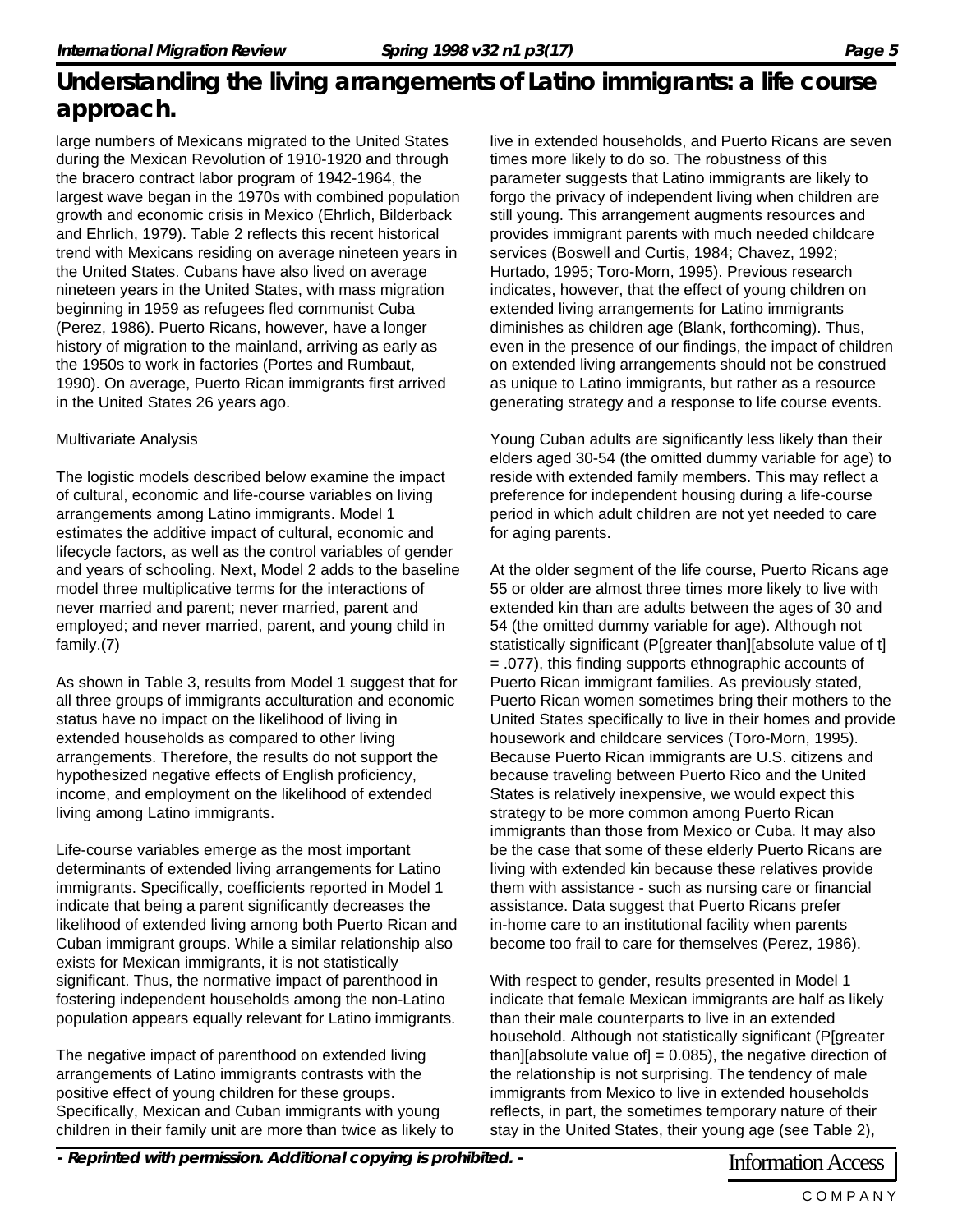and disruption in their life course since migration often prohibits many from marrying and establishing independent households. Conversely, female Mexican immigrants often migrate to the United States to join, or return with, a husband or fiance who has lived in the United States for several years, is farther along in the migration process, and is perhaps in a better position to establish an independent household (Massey et al., 1987; Melville, 1978; Hondagneu-Sotelo, 1994). Our results confirm the importance of viewing international migration as a gendered process in which the adaptation experiences of women and men may differ (Hondagneu-Sotelo, 1994; Sluzki, 1979; Toro-Morn, 1995).

Turning to Model 2, this model estimates the effects of not married and the other interaction terms, while controlling for variables in the baseline model. Except for Puerto Rican immigrants, estimates for Model 2 show no change in either the direction or the overall impact of the baseline variables. After adding the interaction terms to the baseline model for Puerto Ricans, being a parent is no longer significantly related to extended family living. The nonsignificance of all three interactions involving single parenting indicates that single parenting, either of young children or while employed, does not impel Latino immigrants to reside with extended family. Rather, having a young child in the family, regardless of one's parenting or employment status, may be sufficient enough to encourage extended family living among Mexican, Puerto Rican and Cuban immigrants.

#### DISCUSSION AND CONCLUSION

Understanding of Latino immigrant households is often clouded by inaccurate public perceptions and xenophobia. The "common-sense" belief is that immigrants live in large households because they prefer large families. Natives often portray these living arrangements as a "problem," seeing them as crowded, unhygienic, and a source of crime (Chavez, 1990). Some cities have created household density regulations, prohibiting more than a specific number of occupants per household room. In contrast, this study aims to move beyond stereotypes and misperceptions by teasing out the multiple factors that influence the living arrangements of Latino immigrants.

Rather than being an expression of cultural and economic differences, living arrangements among Latinos are an outgrowth of distinct immigration history, and life-course events are key to understanding differences in living arrangements among Latino immigrants. Informed by three competing hypotheses, the present study investigates the impact of English proficiency, economic standing, and life-cycle events on the living arrangements of Mexican,

Puerto Rican and Cuban immigrants. Specifically, it tests and rejects the hypothesis that economic standing (income and employment) has a negative independent effect on extended living of Latino immigrants. Additionally, cultural factors have no independent effect on the living arrangements of Latino immigrants. The lack of a significant relationship between English fluency and living arrangements supports recent research which argues that the process of household formation among Latino immigrants does not represent a pattern of acculturation (Hurtado, 1995; Landale, 1994).

Rather, our data support the theory that extended family living arrangements represent a resource generating strategy for caring for young children and older adults. For all three groups in our sample, the additive effect of young children emerges as a significant determinant of extended living arrangements. In addition, parenting and age 55 or older are significant determinants for Cubans and Puerto Ricans, respectively. These findings verify patterns of household composition among Latino immigrants suggested by nonrandom, ethnographic samples (Chavez, 1992; Toro-Morn, 1995; Villar, 1990).

Differences in age, relative location in the life course, and migration opportunities inform the observed variation in the extended living arrangements of Latino immigrants. Mexican immigrants are relatively young, thus more likely to accept the benefits - and sometimes the inconveniences - presented by extended family living. Puerto Ricans, who have a median age of 45, experience extended family living less frequently than Mexicans (13% versus 19%) because they are more concentrated in the middle segment of the life course and thus less likely to benefit from living with extended kin. As demonstrated by our study, 46 percent of Mexicans have children under age six, while only 25 percent of Puerto Ricans have such young children. When children are young, childcare is a greater necessity and less privacy may be acceptable. Once children get older, they need less supervision, but also require greater space, thus making extended households less necessary and less desirable.

However, the greater ease involved for Puerto Ricans, compared to Mexicans, in bringing older relatives to the United States to help with childcare, may mean that when Puerto Ricans do need child-rearing assistance they are more likely to share a home with an older relative than are Mexicans. Because Puerto Ricans are U.S. citizens, securing legal permission to travel to the mainland is unnecessary and the cost of an airline ticket is relatively inexpensive. In contrast, securing legal documents for older Mexicans to move to the United States can take years, and crossing the border without papers is expensive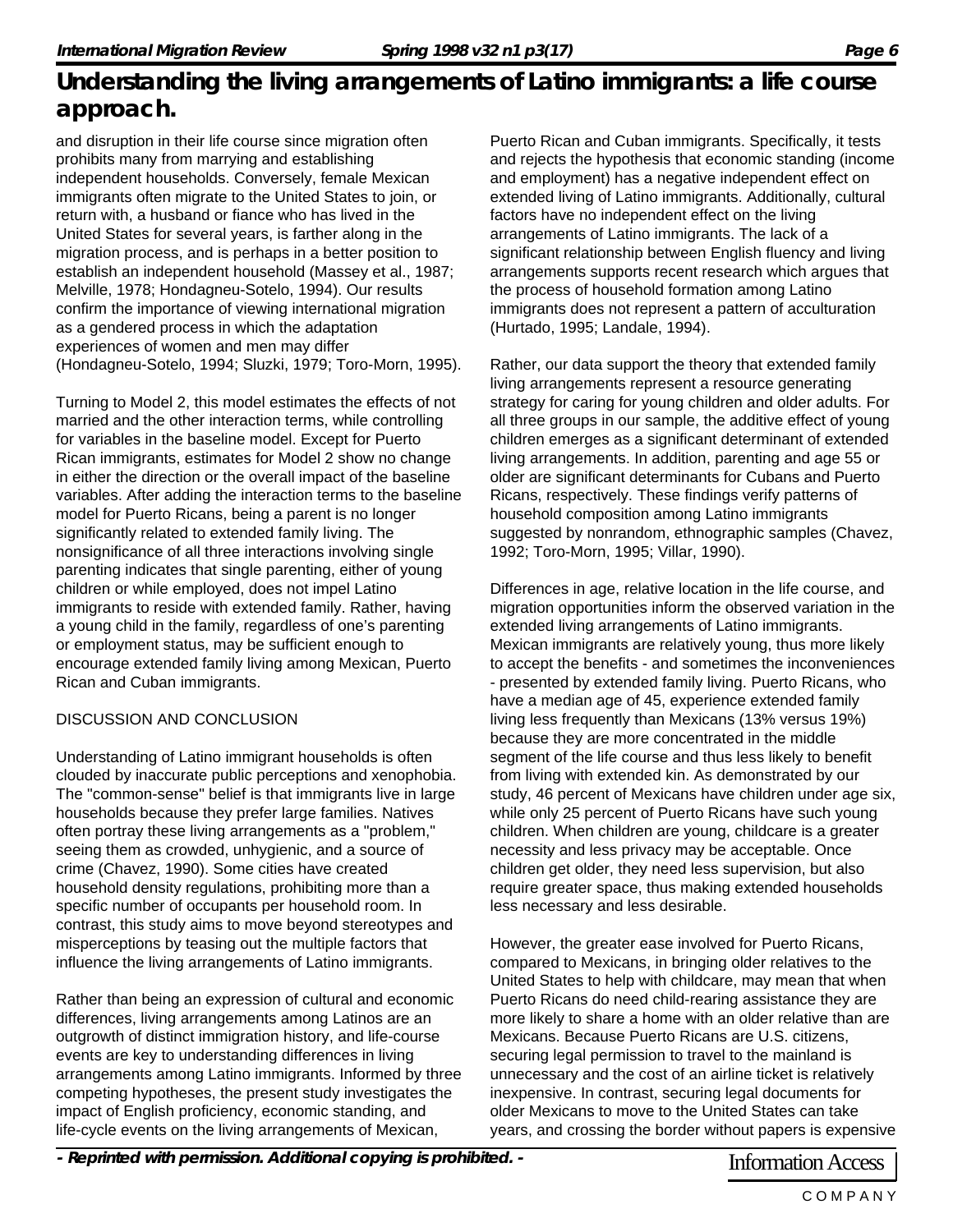and dangerous (Chavez, 1992).

Finally, Cuban immigrants, while older, are more likely than Puerto Ricans and equally as likely as Mexicans to live with extended kin. This, too, is reflective of the life course. Compared to the other two groups, Cubans have a higher proportion of elderly, who may have special care needs that require them to live with extended kin, most often their children, Cubans are also more likely than Puerto Ricans or Mexicans to choose extended family living when older relatives can no longer reside alone (Perez, 1986). In short, demographic differences among these populations illustrate that living arrangements reflect life-course stages more than culture and economic standing.

2 The Latino adult had to have at least one parent solely of Mexican, Cuban or Puerto Rican ancestry.

3 The only exception is the variable for years in the United States which appears in Table 2, Sample Characteristics of Immigrants. It is not included in our multivariate analysis.

4 Only 12 Mexican respondents, 6 Cuban respondents, and 6 Puerto Rican respondents share their home with nonfamily members.

5 We use dummy variables rather than exact years old to measure age because we are trying to capture the specific effects of life-course stages on living arrangements. We do not expect a simple, unidirectional relationship between age and extended family living. Rather, we expect the direction of the relationship between age and extended family residence to vary across stages of the life course.

6 For our sample population, the percentage of all respondents that are young males (age 30 or less) is higher for Mexicans - 18% ( $N = 98$ ) compared to 6% ( $N =$ 18) for Puerto Ricans and  $6\%$  (N = 25) for Cubans.

7 The coefficients reported in these models indicate the effect of a unit change in the value of a variable on the log of the odds of extending living arrangements. An alternative interpretation can be obtained by exponentiating the coefficients (i.e., taking the antilog) which gives the odds ratio of extended living relative to the excluded category. In the analysis both interpretations are used.

#### **REFERENCES**

Alba, R. D. 1990 Ethnic Identity: The Transformation of White Americans. New Haven: Yale University Press.

Baca Zinn, M. 1995 "Social Science Theorizing for Latino Families in the Age of Diversity." In Understanding Latino Families: Scholarship, Policy, and Practice. Ed. R. E. Zambrana. Thousand Oaks, CA: Sage. Pp. 177-189.

----- 1994 "Adaptation and Continuity in Mexican-Origin Families." In Minority Families in the United States: A Multicultural Perspective. Ed. R. L. Taylor. Englewood Cliffs, NJ: Prentice Hall. Pp. 66-81.

Bean, F. and M. Tienda 1987 The Hispanic Population of the U.S. New York: Russel Sage.

Bianchi, S. M. 1980 "Racial Differences in Per Capita Income, 1960-1976: The Importance of Household Size, Headship, and Labor Force Participation," Demography, 17:129-143.

Blank, S. M. Forthcoming "Hearth and Home: The Living Arrangements of Mexican Immigrants and U.S.-Born Mexican Americans," Sociological Forum.

Boswell, T. D. and J. R. Curtis 1984 The Cuban-American Experience: Culture, Images, and Perspectives. New York: Rowman and Allanheld.

Browning, H. L. and N. Rodriguez 1985 "The Migration of Mexican Indocumentos as a Settlement Process: Implications for Work." In Hispanics in the U.S. Economy. Ed. G. Borjas and M. Tienda. New York: Academic Press.

Burr, J. A. and J. E. Mutchler 1993 "Ethnic Living Arrangements: Cultural Convergence or Cultural Manifestation?" Social Forces, 72:170-179.

Carrasquillo, H. 1994 "The Puerto Rican Family." In Minority Families in the United States: A Multicultural Perspective. Ed. R. L. Taylor. Englewood Cliffs, NJ: Prentice Hall. Pp. 82-94.

Chavez, L. 1992 Shadowed Lives: Undocumented Immigrants in American Society. Fort Worth, TX: Harcourt Brace Jovanovich College Publishers.

----- 1990 "Coresidence and Resistance: Strategies for Survival among Undocumented Mexicans and Central Americans in the United States," Urban Anthropology, 19:31-61.

Ehrlich, P. R., L. Bilderback and A. H. Ehrlich 1979 The Golden Door: International Migration, Mexico, and The United States. New York: Ballantine Books.

Figueroa, B. and E. Melendez 1993 "The Importance of

- Reprinted with permission. Additional copying is prohibited. - **Information Access**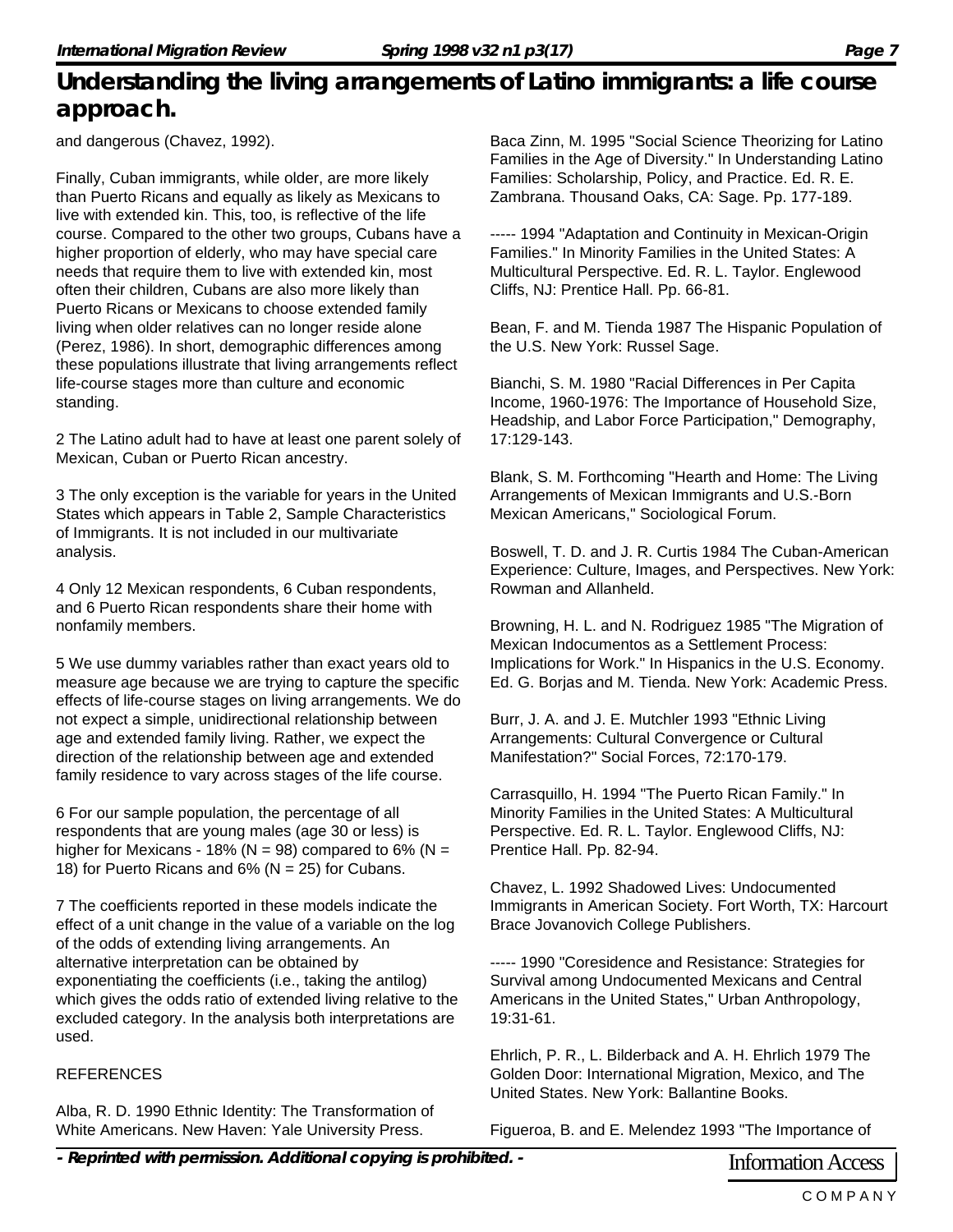Family Members in Determining the Labor Supply of Puerto Rican, Black, and White Single Mothers," Social Science Quarterly, 74:867-883.

Frisbie, W. P. and ED. Bean 1993 October 13. "The Latino Family in Comparative Perspective: Trends and Current Conditions." Paper presented at Center for Studies of the Family 20th Annual Conference, "Race/Ethnic Families in the United States," October 13. Provo, UT.

Griffith, J. and S. Villavicencio 1985 "Relationship among Acculturation, Socio-demographic Characteristics, and Social Supports in Mexican American Adults," Hispanic Journal of Behavioral Science, 7:75-92.

Griswold de Castillo, R. 1984 La Familia. Notre Dame, IN: University of Notre Dame.

Hondagneu-Sotelo, P. 1994 Gendered Transitions: Mexican Experiences of Immigration. Berkeley: University of California Press.

Howe, I. 1976 World of Our Fathers. New York: Simon and **Schuster** 

Hurtado, A. 1995 "Variations, Combinations, and Evolutions: Latino Families in the United States." In Understanding Latino Families: Scholarship, Policy, and Practice. Ed. R. E. Zambrana. Thousand Oaks, CA: Sage. Pp. 40-61.

Keefe, S. E. and A.M. Padilla 1987 Chicano Ethnicity. Albuquerque: University of New Mexico Press.

Landale, N. S. 1994 "Migration and the Latino Family: The Union Formation Behavior of Puerto Rican Women," Demography, 31:133-156.

Landale, N. S. and S. M. Hauan 1992 "The Family Life Course of Puerto Rican Children," Journal of Marriage and the Family, 54:912-924.

Massey, D. S. 1995 "The New Immigration and Ethnicity in the United States." Population and Development Review, 21:631-652.

Massey, D., R. Alarcon, J. Durand and H. Gonzalez 1987 Return to Atzlan: The Social Process of International Migration from Western Mexico. Berkeley: University of California Press.

Massey, D. S. and B. P. Mullan 1984 "A Demonstration of the Effect of Seasonal Migration on Fertility," Demography, 21:501-517.

Melville, M. B. 1978 "Mexican Women Adapt to Migration," International Migration Review, 12:225-235. Ortiz, V.

1995 "The Diversity of Latino Families." In Understanding Latino Families: Scholarship, Policy, and Practice. Ed. R. E. Zambrana. Thousand Oaks, CA: Sage. Pp. 18-39.

Palerm, J. V. 1991 "Farm Labor Needs and Farm Workers in California, 1970 to 1989." California State Employment Development Department.

Paz, C. B. 1985 Migracion y formacion familiar en Mexico. Mexico, D.E: El Colegio de Mexico.

Pelto, P. J., M. Roman and N. Liriano 1982 "Family Structures in an Urban Puerto Rican Community," Urban Anthropology, 11:39-58.

Perez, L. 1986 "Cubans in the United States," ANNALS, AAPSS, 487:126-137.

Portes, A. and R. L. Bach 1985 Latin Journey: Cuban and Mexican Immigrants in the United States. Berkeley: University of California Press.

Portes, A. and R. G. Rumbaut 1990 Immigrant America: A Portrait. Berkeley: University of California Press.

Ross, H. and I. V. Sawhill 1975 Time of Transition: The Growth of Families Headed by Women. Washington, DC: The Urban Institute.

Sanders, J. M. and V. Nee 1996 "Immigrant Self-Employment: The Family as Social Capital and the Value of Human Capital," American Sociological Review, 61:231-249.

Sluzki, C. 1979 "Migration and Family Conflict," Family Process, 18:379-390.

Smith, J. 1985 Family Connections: A History of Italian and Jewish Lives in Providence, Rhode Island, 1900-1940. New York: SUNY Press.

Stapples, R. and A. Mirande 1981 "Racial and Cultural Variation among American Families: A Decennial Review of the Literature on Minority Families," Journal of Marriage and Family, 42:887-903.

Stevens, G. 1991 "The Social and Demographic Context of Language Use in the United States," American Sociological Review, 57:383-408.

Tienda, M. 1980 "Familisim and Structural Assimilation of